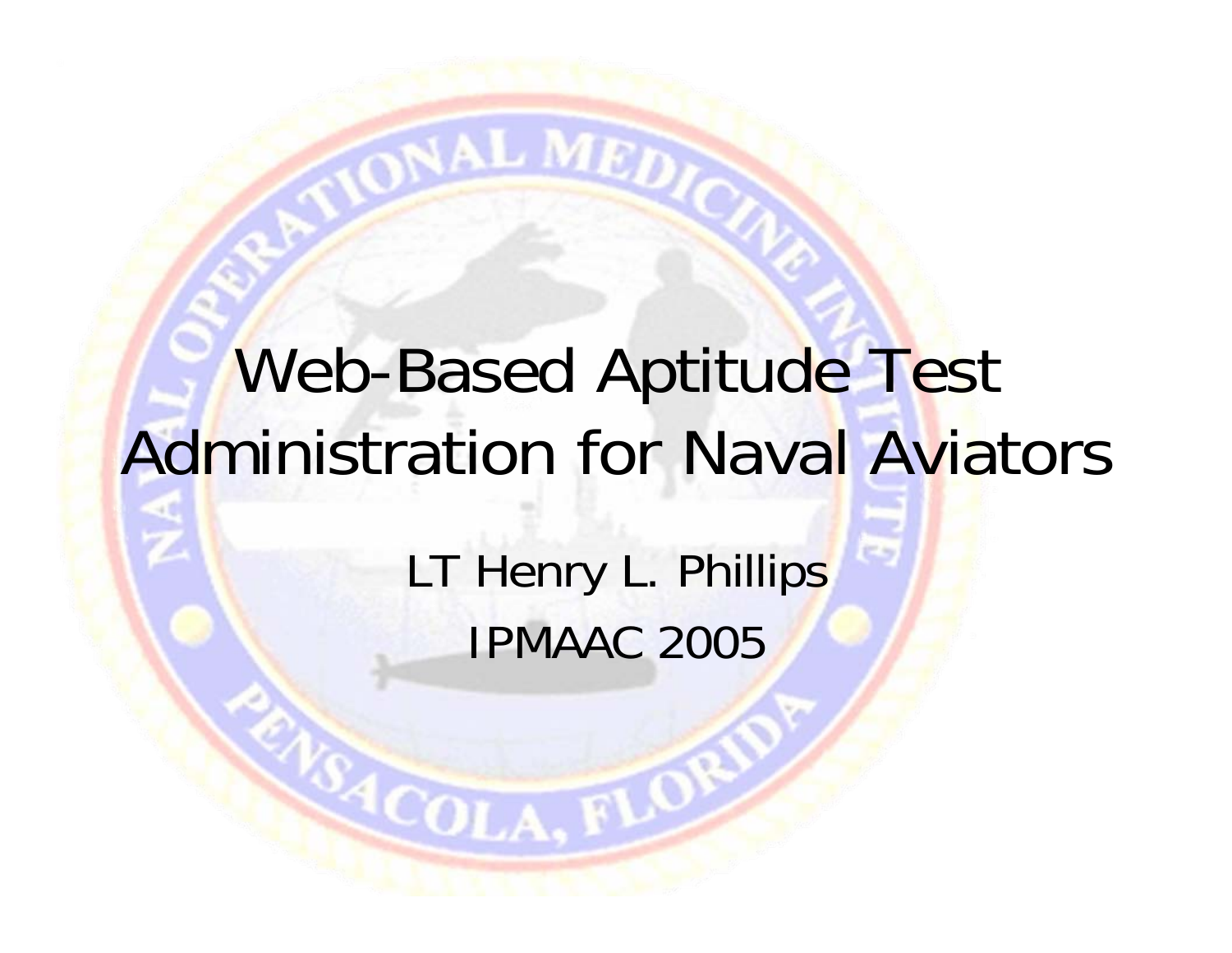# Background

 $\bullet$ Aviation Selection Test Battery (ASTB)

- –Aptitude/Knowledge battery used to select aviators since 1942
- –5 subtests, 2.5 hours, 3 forms, mult choice
- $\bullet$  Automated Pilot Exam (APEX)
	- Web-based version of same 3 forms
		- Proof of concept in 1998
		- APEX in use since 2003, current forms in use since July 2004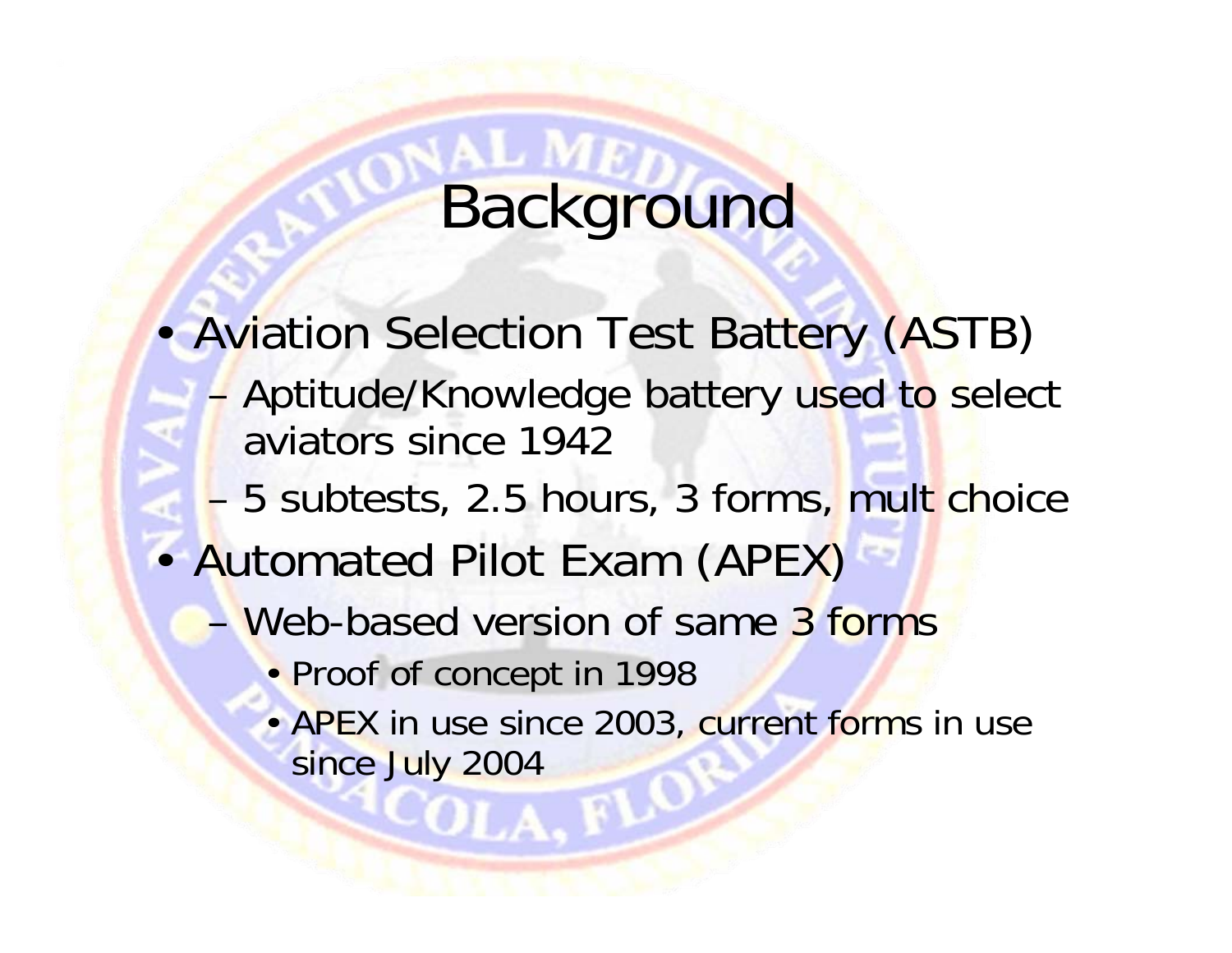## Details

- •**Installation** 
	- Installation cannot be initiated without a username, password, and auth code given by an administrator by phone
	- –Small client app downloaded to hard-drive
- $\bullet$ **Access** 
	- License is tied to both the PC and the examiner
- Test Security
	- No test materials or test data stored on hard drive
	- –Application monopolizes computer environment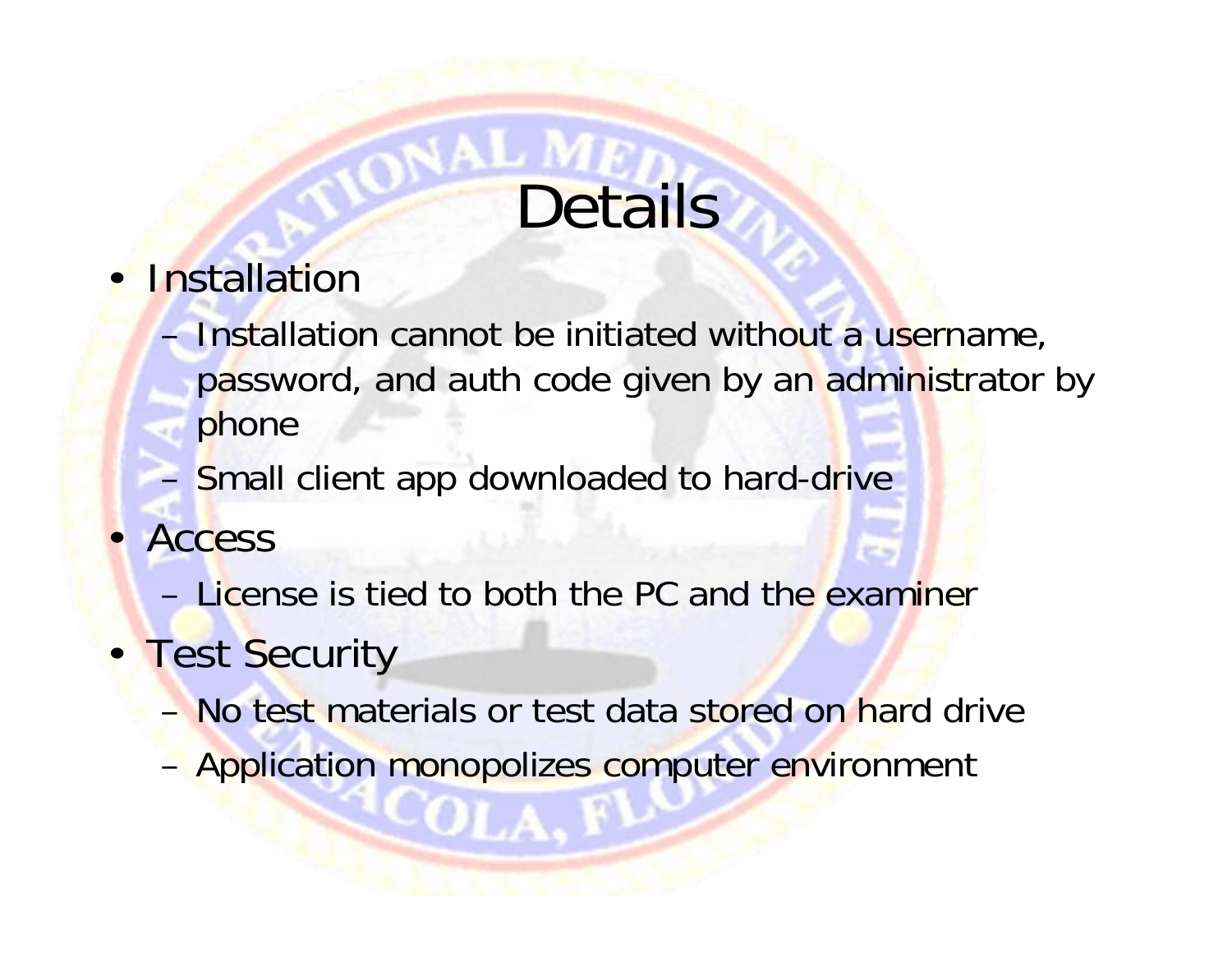## Details

#### $\bullet$ Administration

- –Before a test begins, examiner searches our database for previous exam history
- –Item responses uploaded and item jpegs downloaded one at a time and erased following each answer

#### • Test Timing

- –Connection speed consistency is not guaranteed
- –Subtest timers stop while the next item is downloading
- Score Reporting
	- –Scores reported instantly upon test completion, and an official scores document can be printed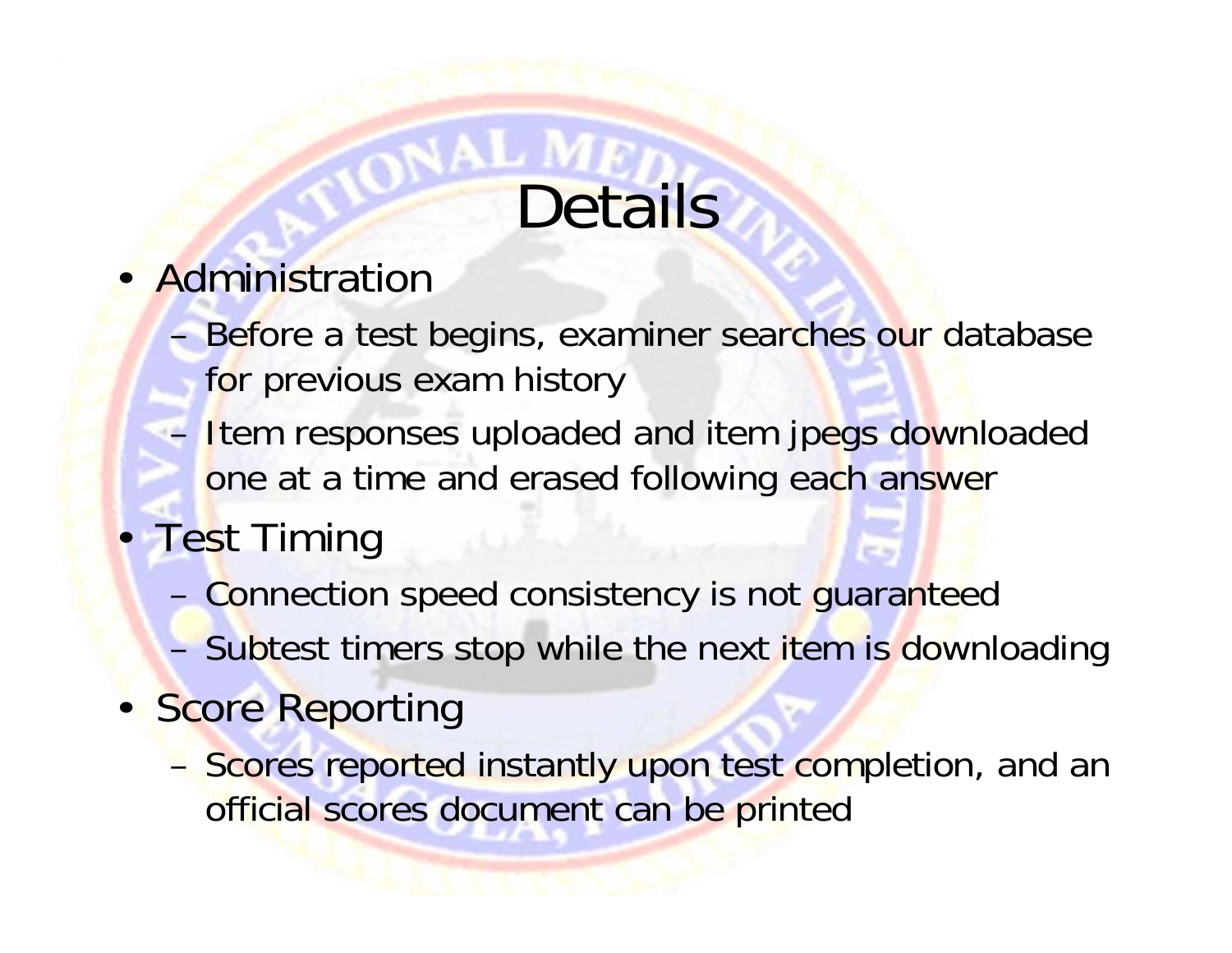## Details

#### $\bullet$ Administration

- –Before a test begins, examiner searches our database for previous exam history
- –Item responses uploaded and item jpegs downloaded one at a time and erased following each answer

#### • Test Timing

- –Connection speed consistency is not guaranteed
- –Subtest timers stop while the next item is downloading
- Score Reporting
	- –Scores reported instantly upon test completion, and an official scores document can be printed
- Over 3,000 APEX exams have been given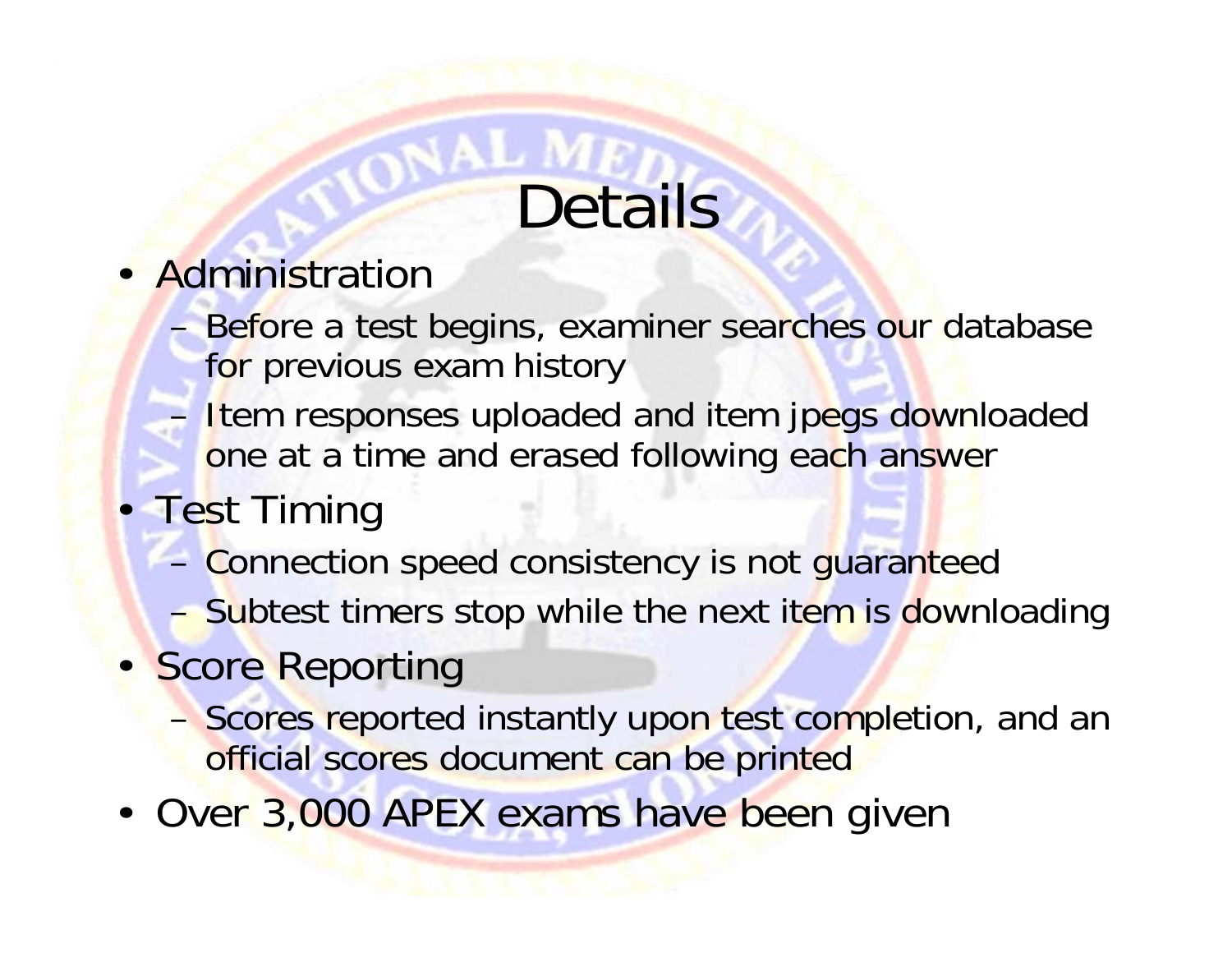# Old Issues

- NMCI compatibility worldwide intranet
- •Scope creep
	- –Requirements unrecognized until development underway
	- –Administrative controls, search, & reporting procedures
- Culture shock
	- –Examiners liked paper tests
	- –Examiners do not like beta testing
- IRT-scaling in 2004
- Modality comparison